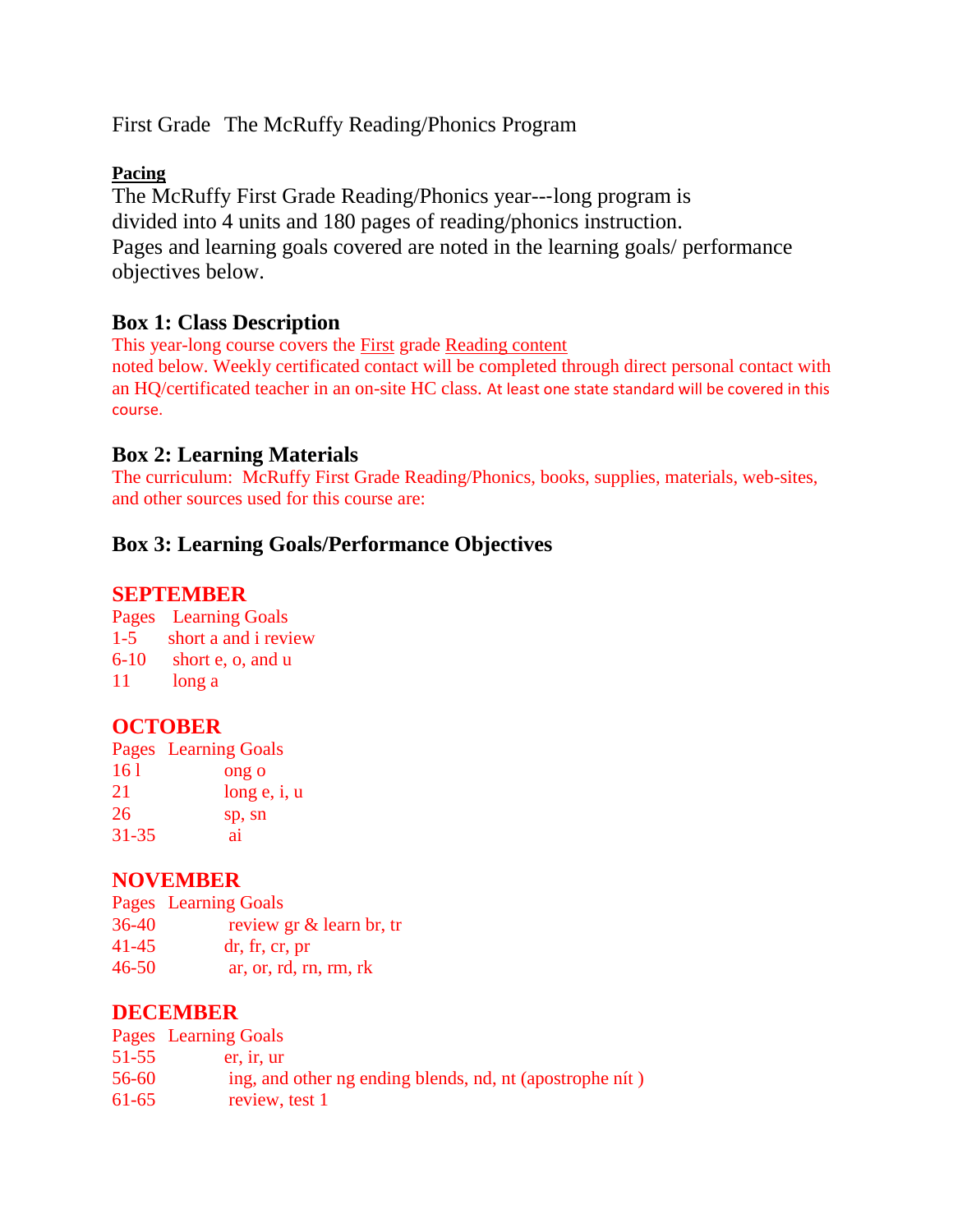66-70 cl, gl, pl (doubling consonants rule) -ind words long (i) such as *find*. be- prefix

# **JANUARY**

|       | Pages Learning Goals                                       |
|-------|------------------------------------------------------------|
| 71-75 | bl, fl, sl                                                 |
| 76-80 | y (i ending sound-review), blends: sk-, -sk, sc, -lk, -nk  |
| 81-85 | sw, sm, tw, -all, -ft (adding -ing, dropping the silent e) |
| 86-90 | th, o words that have short u: some, come, from, front     |

# **FEBRUARY**

Pages Learning Goals 91-95 endings -ld, -lf, -lt, lp, -ow as long o 96-100 review, test 2 101-105 ou as in out 106-110 double medial consonants, syllables

# **MARCH**

| Pages       | <b>Learning Goals</b>                                |
|-------------|------------------------------------------------------|
| $111 - 115$ | oo- as in moon                                       |
| 116-120     | $ch, ch-$                                            |
| 121-125     | long e sound of ea                                   |
| 126-130     | two syllable words ending with the long e sound of y |

# **APRIL**

Pages Learning Goals

| 131-135 | review, test 3                                  |
|---------|-------------------------------------------------|
| 136-140 | two syllable words ending with the letters - le |
| 141-145 | oo- as in book                                  |
|         |                                                 |

# **MAY**

|            | Pages Learning Goals                             |
|------------|--------------------------------------------------|
| 146        | silent letters                                   |
| 151        | ow as in clown                                   |
| 156        | three letter blends scr, shr, spl, spr, str, squ |
| <b>161</b> | $0i$ , $0y$                                      |

# **JUNE**

|     | <b>Pages</b> Learning Goals |
|-----|-----------------------------|
| 166 | aw                          |
| 171 | review, test 4              |

# **Box 4: Learning Activities**